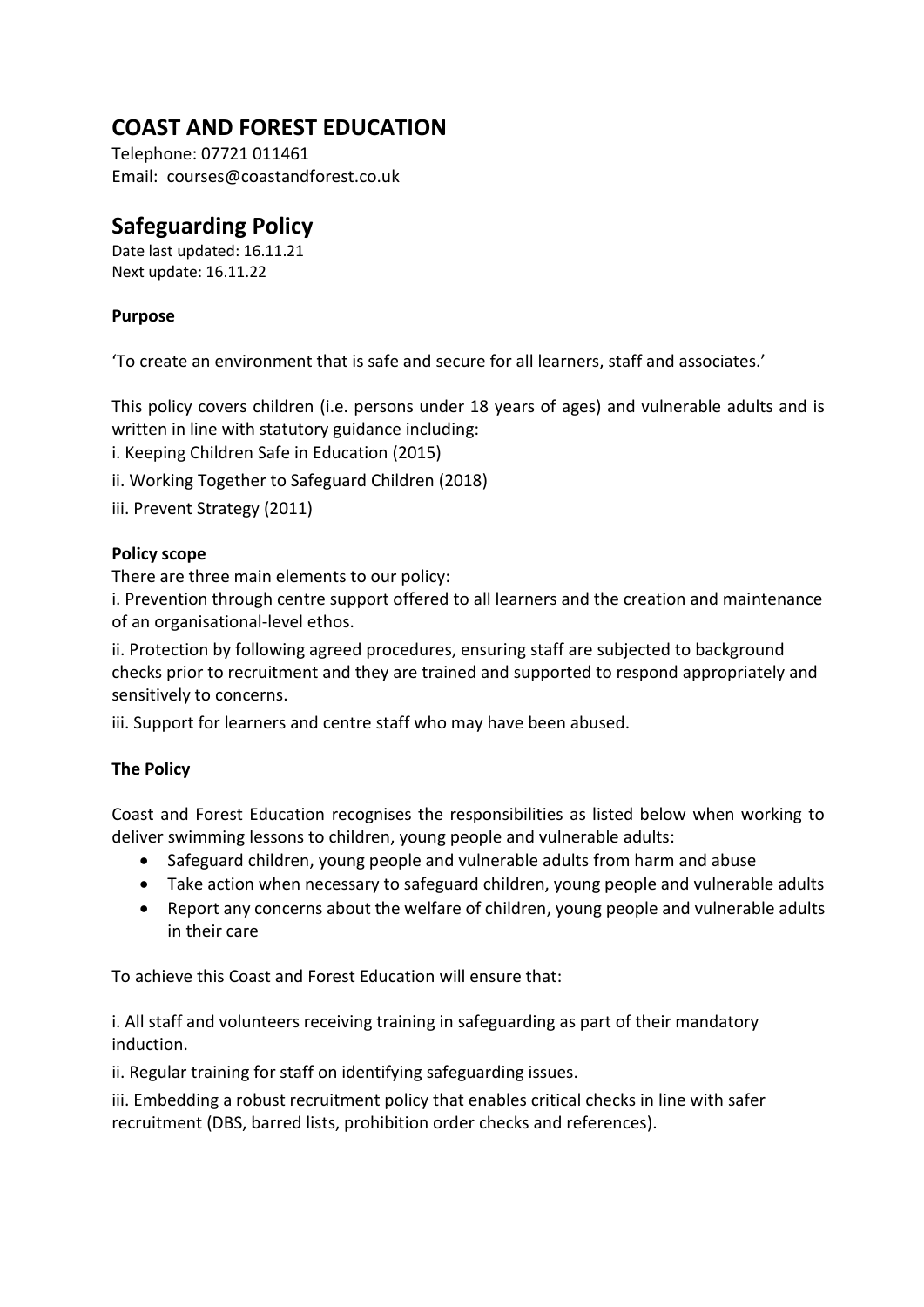A key aspect of this Safeguarding Policy is that it is the duty of swim teachers and all other staff involved in the provision of swimming lessons to raise/report any concerns they have about any child, young person or vulnerable adult under their supervision. A teacher may suspect that abuse has been inflicted on a child, young person or vulnerable adult by an unknown third party; a colleague, a parent or teacher; or another child or group of children, young people or adults. If abuse is suspected a record must be kept of what has been said and it must be reported to the relevant authority. Acting on concerns is **not** the responsibility of the swimming teacher or other staff member or learner on a course. Determining whether abuse has taken place is the domain of child protection professionals (social services and the police). However, the guidelines below will help to identify good practice in the protection of children, young people and vulnerable adults when in the workplace.

Everyone who participates in our activities is entitled to an enjoyable and safe environment care and protection from abuse; the guidelines below are aimed at ensuring this is the case.

#### Staff conduct:

All staff (and others undergoing training) will ensure that their personal behaviour is beyond reproach and unambiguous. The policies and procedures of Coast and Forest Education will be followed so that the risk to all participants is made as low as possible.

As such, the tutor (and others undergoing training) should;

- Act as an excellent role
- Respect all individuals irrespective of age, ability, sex and sexual orientation, development stage, religion, race or colour.
- Ensure that all children, young people and vulnerable adults can participate without fear of harassment, intimidation, bullying and abuse.
- Treat everyone fairly, giving similar attention to those with more and less ability.
- Put the child's, young persons and vulnerable adult's welfare before personal achievement
- Maintain a safe and appropriate relationship with their participants
- Any relationship must be built on trust
- Demonstrate proper personal behaviour and conduct at all times
- Refrain from touching the participant unnecessarily, always explain and ask if there is any need to touch and request permission to do so
- Ensure that all lessons are carried out in as safe an environment as possible
- Avoid being alone with a child, young person or vulnerable adult
- Ensure parents or those responsible for the child, young person or vulnerable adult understands if sessions are to be carried out on a one to one basis that they need to be present. Such training should not take place with the teacher and participant alone.
- Do not leave a child, young person or vulnerable adult in a situation that you cannot control or where another can abuse them.
- Hand over care of the child, young person or vulnerable adult to an appropriate person at the end of a session. Do not leave them alone at the end of session programmes.
- Always encourage and do not shout. Encouragement will produce better results whilst shouting can be classed as abuse.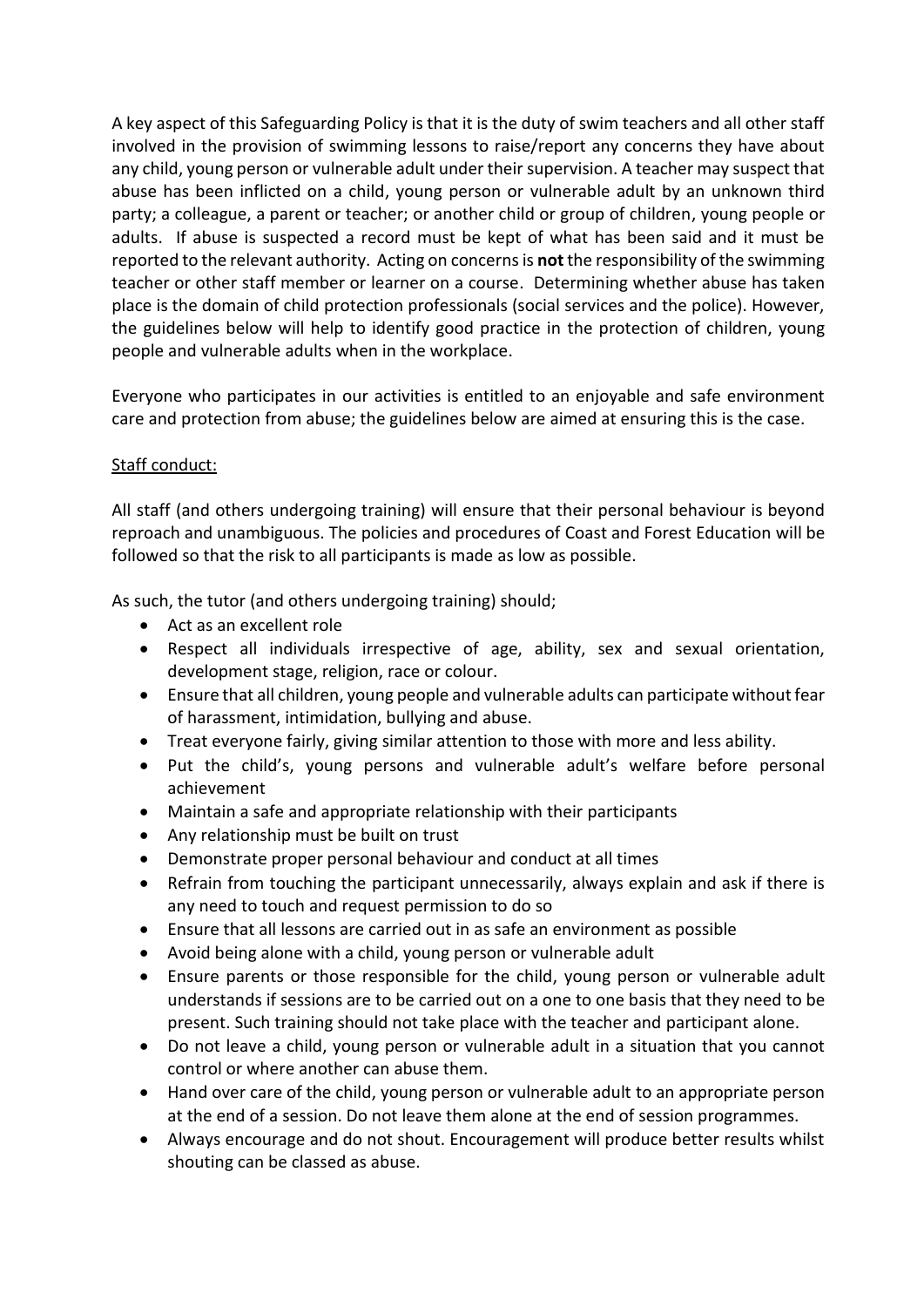- Never reduce a child, young person or vulnerable adult to tears.
- Never use inappropriate language or sexual references
- Take care that the lesson is not too long or strenuous
- Show due regard for Acts of Commission or Omission where danger or injury could be caused.
- Create a culture of Safety
- Try to ensure children, young people and vulnerable adults are dressed appropriately for the activity
- Be watchful of any symptoms of illness or distress
- Under no circumstances hit or strike a child, young person or vulnerable adult
- Return any child, young person or vulnerable adult who cannot be controlled to the care of the parent, guardian or carer
- Report any witnessed, or suspected, incident of abuse to the swim school manager or person responsible for the course
- Explain, if any child, young person or vulnerable adult confides that they have been abused, that they will have to report it further
- Report to the centre manager or person responsible for the course any incident of abuse confided to them by a child, young person or vulnerable adult
- Report any injury suffered by a child, young person or vulnerable adult to the centre manager or course organiser
- Never take photographs of children, young people or vulnerable adults without the express consent of their parent or guardian
- Remember that abuse takes many forms
	- o Emotional: e.g. Showing anger
	- o Verbal: e.g. using sarcasm, putting down, bullying, applying too much pressure to achieve
	- o Physical: e.g. inflicting pain or injury
	- $\circ$  Neglect: e.g. actions meaning children, young people and vulnerable adults are pushed too hard, have inappropriate kit, or if left unattended for too long after a lesson has been completed.
	- o Sexual: e.g. touching or sexually explicit language

Following the good practice guidelines listed above will ensure that:

- All teachers operate within an agreed ethical framework.
- Swimming makes a positive contribution to the development of children, young people and others.
- Teachers are protected from false allegations of abuse or poor practice.

#### Responding to Disclosure

If a child, young person or vulnerable adult discloses an allegation of abuse, it is important that teachers and assistants know how to respond. The following points provide good practice guidance to follow:

• Do not interrupt the child, young person or vulnerable adult, listen carefully to what they have to say.